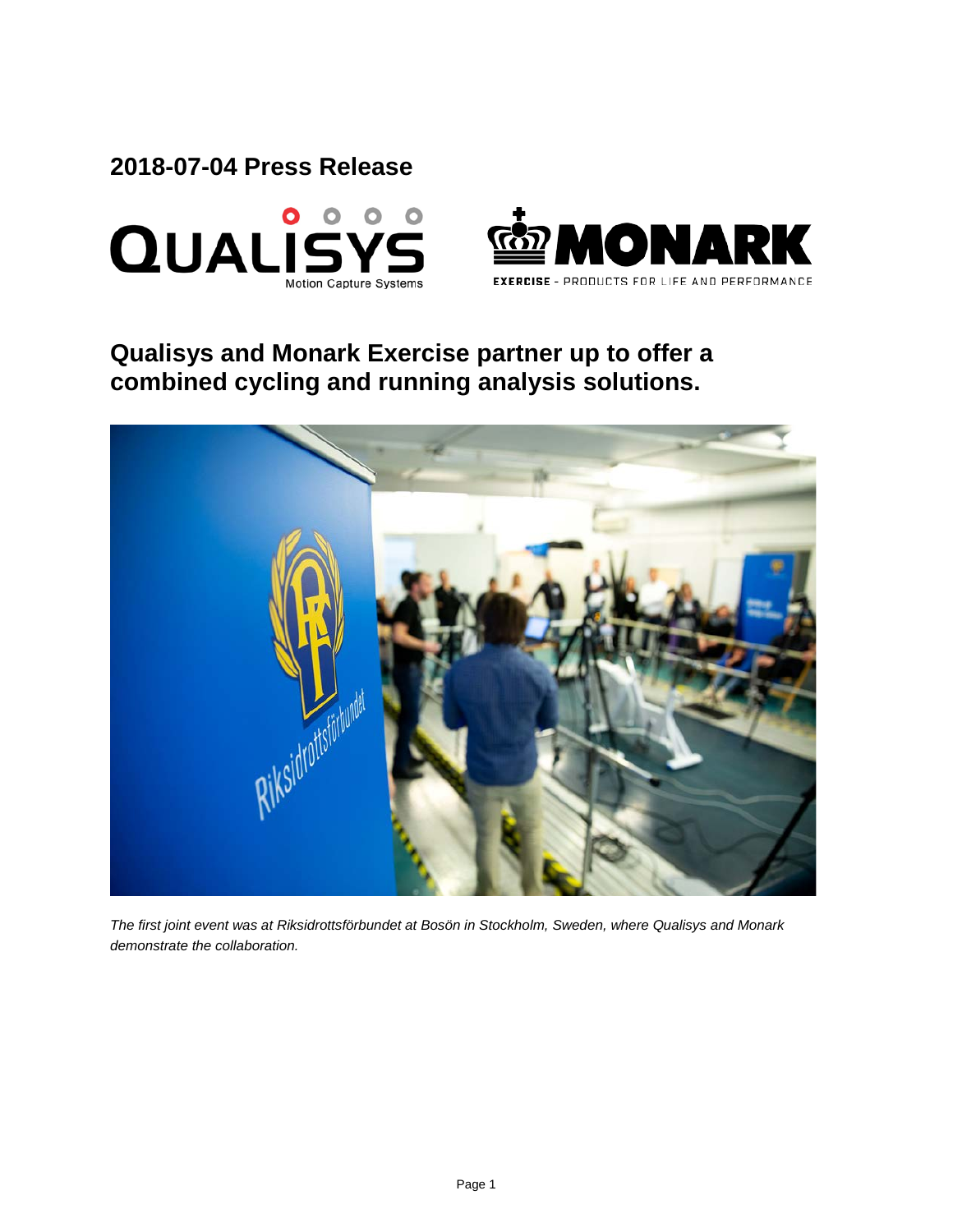**[Qualisys,](http://qualisys.com/) a leading provider of advanced systems for optical motion capture measurement and analysis within sports, medical, industrial and research sectors, has teamed up with Monark Exercise AB to offer a total motion analysis solution.**

**Monark Exercise AB develops, manufactures and markets cycle ergometers, treadmills and exercise bikes for hospitals, health care facilities, sports medicine institutions and research laboratories.** 

**The two companies have now signed a cooperation agreement to offer complete integration of two different systems into one solution including cameras, bicycle trainer, report, guidance, and additional integrated technologies.** 

*"The natural relationship between motion capture and sport analysis, especially for running and cycling, makes this an effortless step. This product will simplify the analysis work tremendously as all data is synchronized and combined into one report", says Mikael Swarén, Product Manager at Monark Exercise.*

## **The products will open up new possibilities within sports and medical applications.**

In sports, the combination of kinematics and detailed work load data, such as power output, cadence and running speed, will provide better and more accurate analyses in an easier and faster way. Sport scientists as well as commercial test facilities, performance institutes and sporting goods retailers will get better and more detailed test reports in less time allowing them to perform more tests or focus on other important tasks.

In the medical field, detailed biomechanical analyses combined with monitored exercise loads will create unique opportunities to optimize programs in areas like rehabilitation, physical training and prosthetic training.

*"Monark and Qualisys are already serving the same customers and we are really excited to now be able to offer this product to the market as it creates significant added value to customers", says Patrik Almström, Market Director Europe at Qualisys.*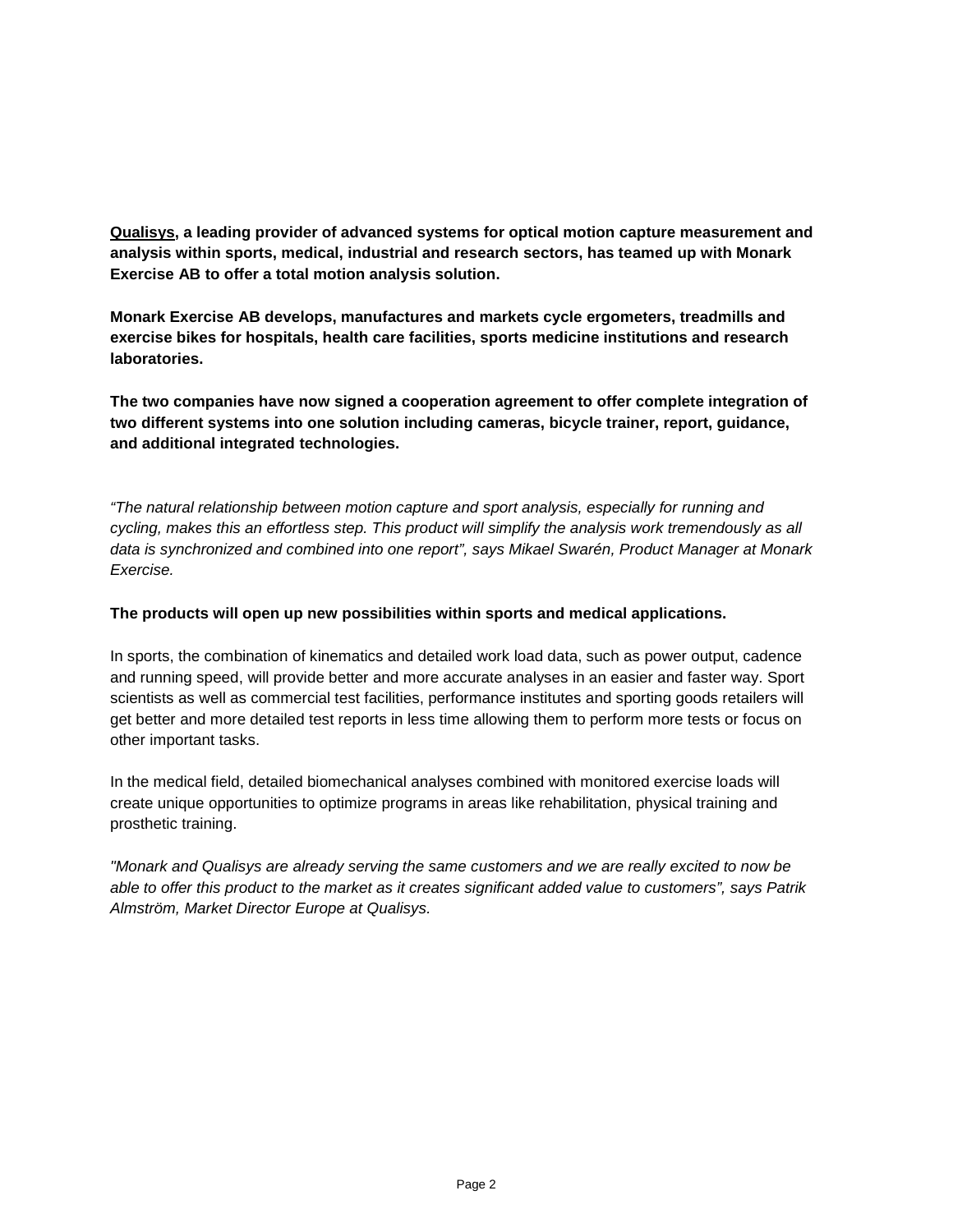

*The data is streamed in real-time using the [Qualisys Track Manager \(QTM\) software.](http://www.qualisys.com/software/qualisys-track-manager/)*



*The data can be visualized in a comprehensive web report.*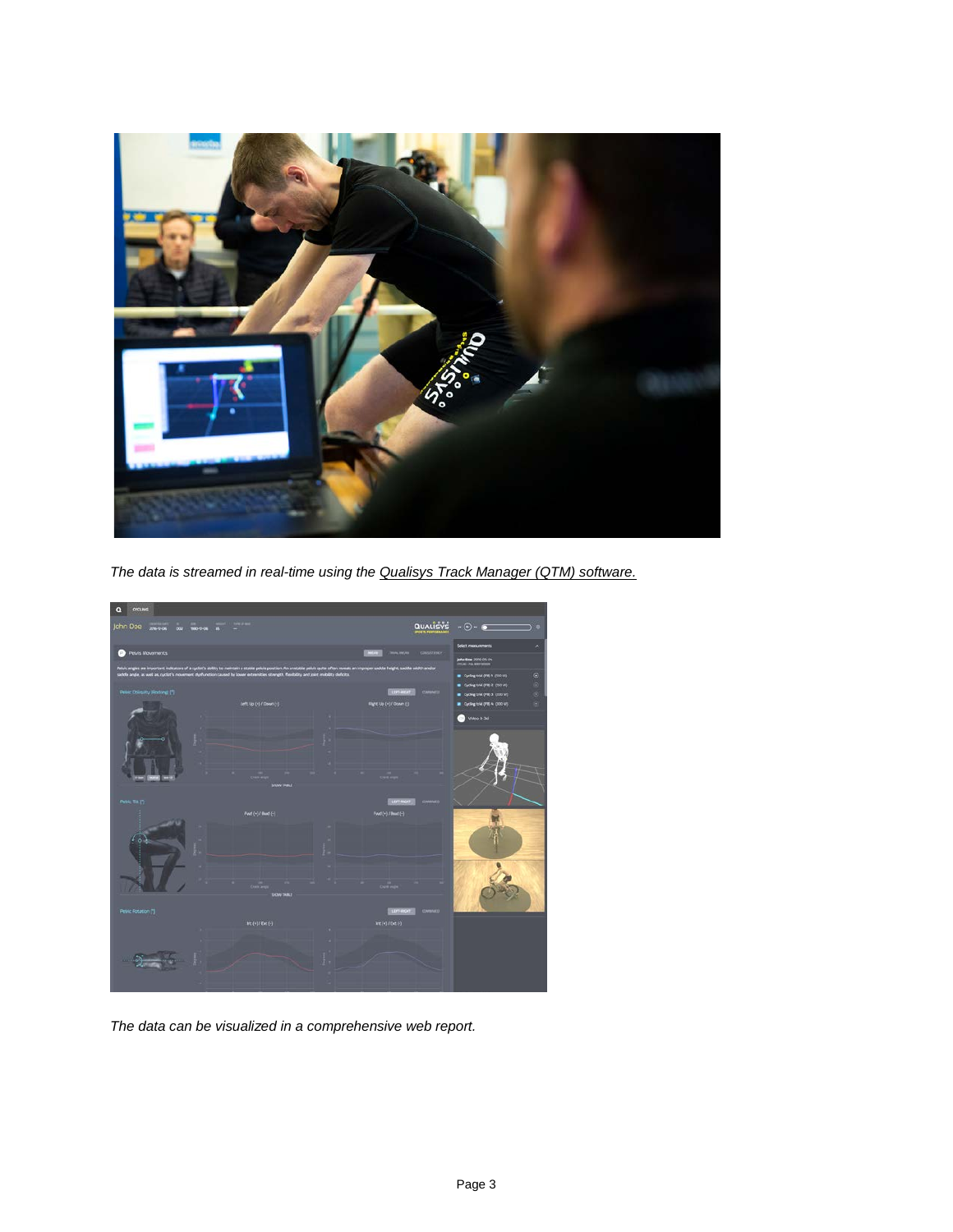

*Live demo of the system. Fredrik Edin is the test subject and Patrik Almström is pictured collecting data.*

#### **How it works**

The cycling and running analysis packages come with Monark Exercise's premium cycle ergometer and treadmill and is powered with Qualisys' advanced pipeline, which performs full-body biomechanical analysis of the captured motion data. With feedback stemming from the analysis, you can isolate problem areas and pick up small nuances. A number of key parameters are calculated and presented in the final report.

The results of the analysis can be published on the web, for increased accessibility and easy sharing. The web report follows HTML5 standards and works on most standards-compliant browsers and devices.

The report contains basic parameters as well as more in-depth results in the form of plotted time series and tabular data. In addition, the report can contain observations, recommendations and training advice from a running or cycling expert. The report can even include a personal exercise schedule.

## **Media contacts:**

Qualisys [Helene Holmqvist Rydén](https://www.mynewsdesk.com/qualisys/contact_people/helene-holmqvist-ryden-marketing-and-communication-manager-56450) Marketing and Communication Manager +46 703 607 225 [helen.holmqvistryden@qualisys.se](mailto:helen.holmqvistryden@qualisys.se)